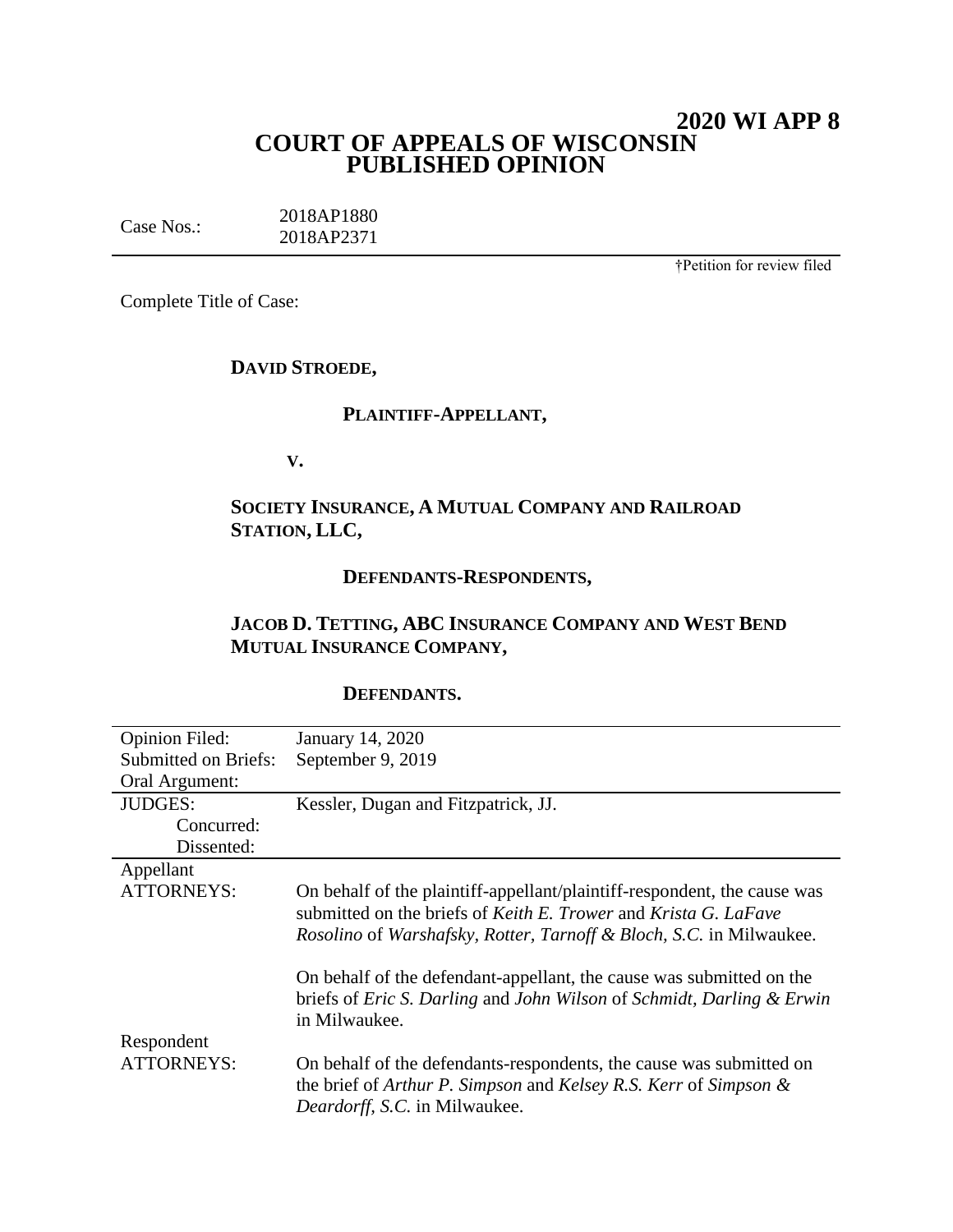## 2020 WI App 8

# **COURT OF APPEALS DECISION DATED AND FILED**

### **January 14, 2020**

**Sheila T. Reiff Clerk of Court of Appeals**

**2018AP2371**

## **NOTICE**

**This opinion is subject to further editing. If published, the official version will appear in the bound volume of the Official Reports.** 

**A party may file with the Supreme Court a petition to review an adverse decision by the Court of Appeals.** *See* **WIS. STAT. § 808.10 and RULE 809.62.** 

**Cir. Ct. No. 2017CV11072**

## **STATE OF WISCONSIN IN COURT OF APPEALS**

**Appeal Nos. 2018AP1880**

## **DAVID STROEDE,**

### **PLAINTIFF-APPELLANT,**

**V.**

# **SOCIETY INSURANCE, A MUTUAL COMPANY AND RAILROAD STATION, LLC,**

**DEFENDANTS-RESPONDENTS,**

**JACOB D. TETTING, ABC INSURANCE COMPANY AND WEST BEND MUTUAL INSURANCE COMPANY,**

**DEFENDANTS.**

APPEALS from a judgment and order of the circuit court for Milwaukee County: ELLEN R. BROSTROM, Judge. *Affirmed in part, reversed in part.*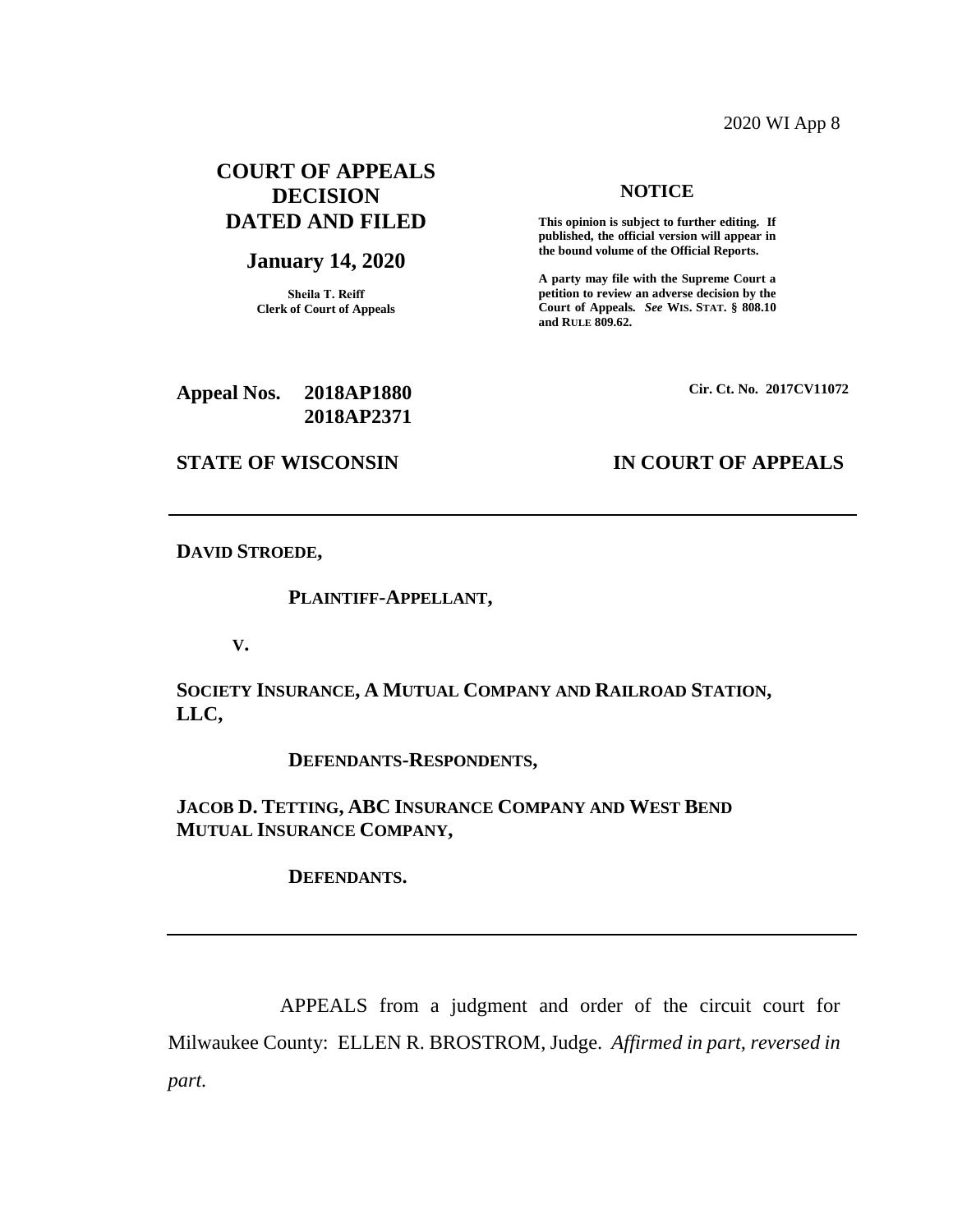Before Kessler, Dugan and Fitzpatrick, JJ.

¶1 DUGAN, J. David Stroede appeals the order granting summary judgment to Society Insurance and Railroad Station, LLC, based on Jacob Tetting's actions. Tetting and West Bend Mutual also appeal the nonfinal order denying their motion for summary judgment on the question of statutory immunity pursuant to WIS. STAT. § 895.529 (2017-18).<sup>1</sup> We affirm the circuit court's grant of summary judgment to Society Insurance and Railroad Station, LLC, but reverse the circuit court's order denying Tetting and West Bend Mutual's summary judgment motion.

### **BACKGROUND**

¶2 This case arises out of an incident that took place at the Railroad Station Bar in Saukville. The material facts are not in dispute. On September 20, 2014, Stroede was drinking at the Railroad Station Bar (Railroad) when he became intoxicated. Stroede urinated on himself and punched another patron, at which point Railroad staff ordered Stroede out of the bar. Tetting, an employee of Railroad, was also at the bar that night with his family. Tetting witnessed Stroede reenter the bar after bar staff ordered Stroede to leave. Stroede, still highly intoxicated, knocked over a table and glasses after he reentered. Tetting then approached Stroede, grabbed Stroede by the shoulders, and began walking Stroede backwards towards the stairway in front of the bar's exit. Stroede fell down the stairs and hit his head. Tetting then picked Stoede up and took him outside of the bar, placing him on the grass. Bar staff called the police. Stroede sustained multiple head injuries as a result of the incident.

 $\overline{a}$ 

<sup>&</sup>lt;sup>1</sup> This court granted leave to appeal the order. *See* WIS. STAT. RULE 809.50(3). All references to the Wisconsin Statutes are to the 2017-18 version unless otherwise noted.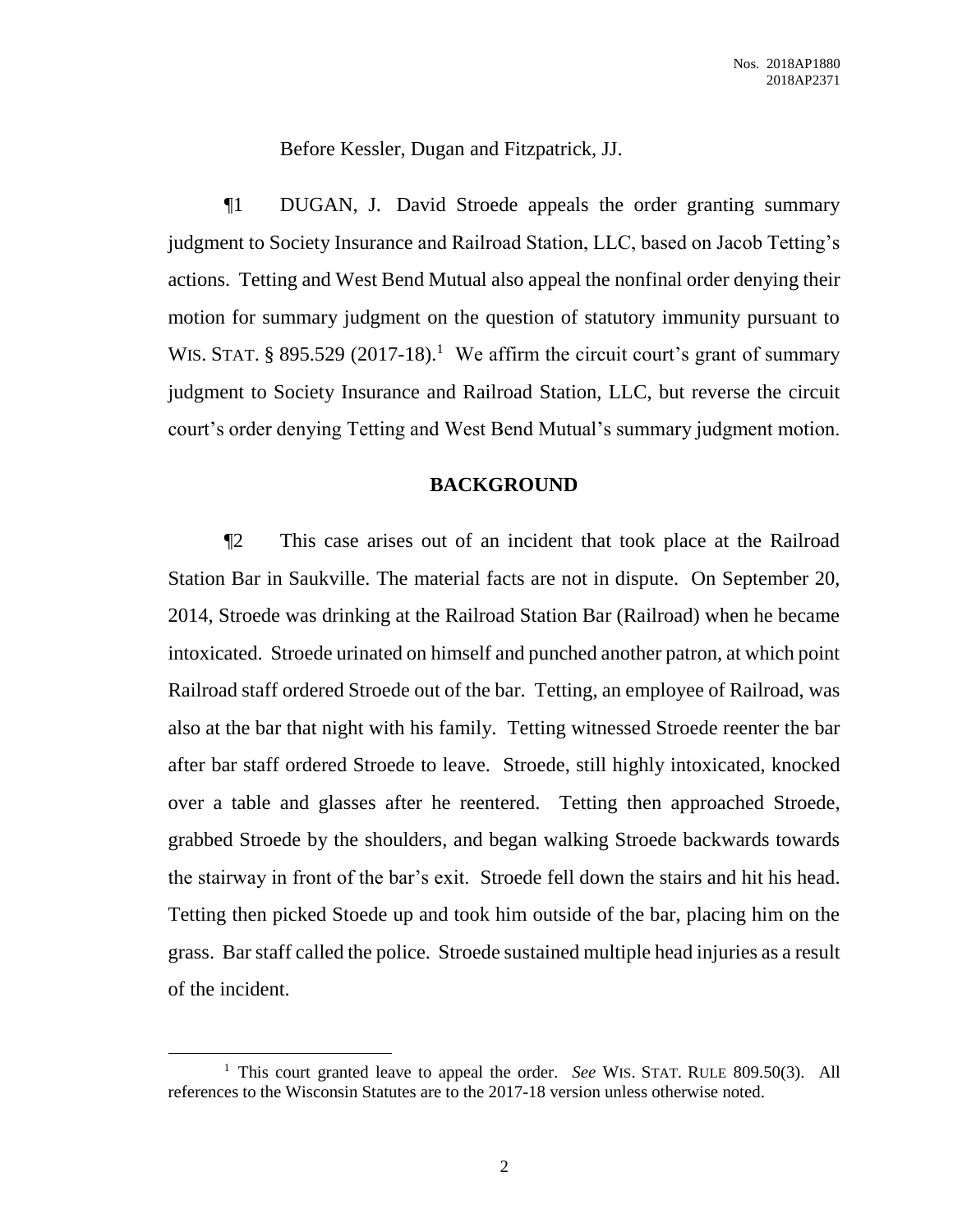¶3 Stroede filed a civil complaint, and later an amended complaint, against Tetting; West Bend Mutual (Tetting's homeowner's insurer); Railroad; and the bar's liability insurer, Society Insurance. Stroede alleged that Tetting was negligent in the manner in which he removed Stroede from the bar. The complaint<sup>2</sup> alleged that Tetting used excessive force, resulting in Stroede's injuries; and that Railroad, as Tetting's employer, was negligent in allowing Stroede to be removed by excessive force.

¶4 Railroad, Society Insurance, Tetting and West Bend Mutual all filed motions for summary judgment. As relevant to this appeal, Railroad and Society Insurance argued that Stroede was a trespasser at the time of the incident; therefore, they argued, there was no basis for Stroede's negligence claim as the only duty Railroad and Society Insurance owed Stroede was to refrain from willful, wanton, or reckless conduct.<sup>3</sup> Society also argued that Tetting was not acting as an employee of Railroad at the time of the incident, therefore, Society was not liable for any of Tetting's actions.

¶5 Tetting's motion argued that he was entitled to immunity pursuant to WIS. STAT. § 895.529 because as a patron of Railroad, he did not owe a duty of care to a trespasser. The statute states that a lawful occupant of real property owes no duty of care to a trespasser. *See* §895.529(2). As relevant to this appeal, West Bend joined Tetting's motion, but opposed Railroad and Society Insurance's argument that Tetting was not acting as a Railroad employee at the time of the incident.

 $\overline{a}$ 

 $2$  We reference the amended complaint.

<sup>&</sup>lt;sup>3</sup> WISCONSIN STAT. § 895.529(3)(a) provides, in part, "[a] possessor of real property may be liable for injury or death to a trespasser under the following circumstances: (a) The possessor of real property willfully, wantonly, or recklessly caused the injury or death."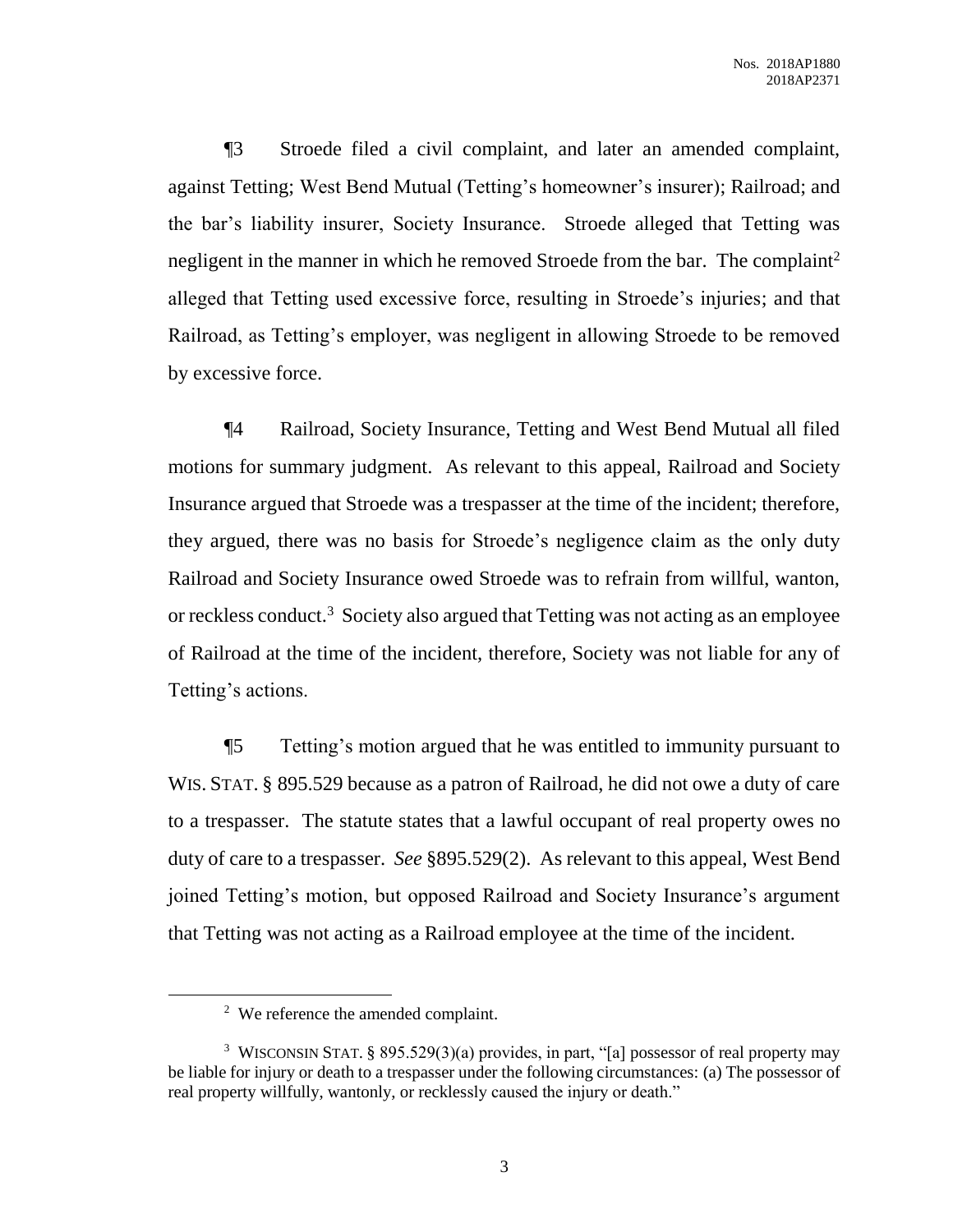¶6 At a hearing on the summary judgment motions, the circuit court concluded that Stroede was a trespasser at the time of the incident, thereby granting Railroad and Society Insurance's summary judgment motion. Stroede, through counsel, argued that even if Stroede was a trespasser, Tetting engaged in "reckless conduct," precluding Railroad and Society Insurance's trespasser defense. Stroede argued that the "reckless conduct" was the equivalent of the willful, wanton, or reckless conduct necessary to preclude a trespasser defense. The circuit court rejected the argument, stating that Stroede's complaints only pled negligence, not willful, wanton, or reckless conduct. Stroede then requested the opportunity to amend his complaint to add a claim of willful, wanton, and reckless conduct. The circuit court denied the request.

¶7 The circuit court also denied Tetting's motion, finding that pursuant to WIS. STAT. § 895.529, Tetting was not entitled to immunity as a lawful occupant of Railroad. Section 895.529(1)(a) defines "[p]ossessor of real property" as "an owner, lessee, tenant, or other lawful occupant of real property." *Id.* Tetting and West Bend Mutual argued that Tetting's lawful presence at Railroad, as a patron, qualified him as a "lawful occupant" under the statute. The circuit court disagreed, concluding that a "lawful occupant" is one with "power to consent or revoke permission to enter," thereby excluding patrons.

¶8 Stroede, Tetting, and West Bend Mutual now appeal. Stroede argues that his complaint adequately raised a claim of wanton, willful, or reckless conduct, or, alternatively, that the circuit court should have allowed him to amend his pleadings. Tetting and West Bend Mutual contend that the circuit court misinterpreted WIS. STAT. § 895.529, therefore, erroneously determining that

4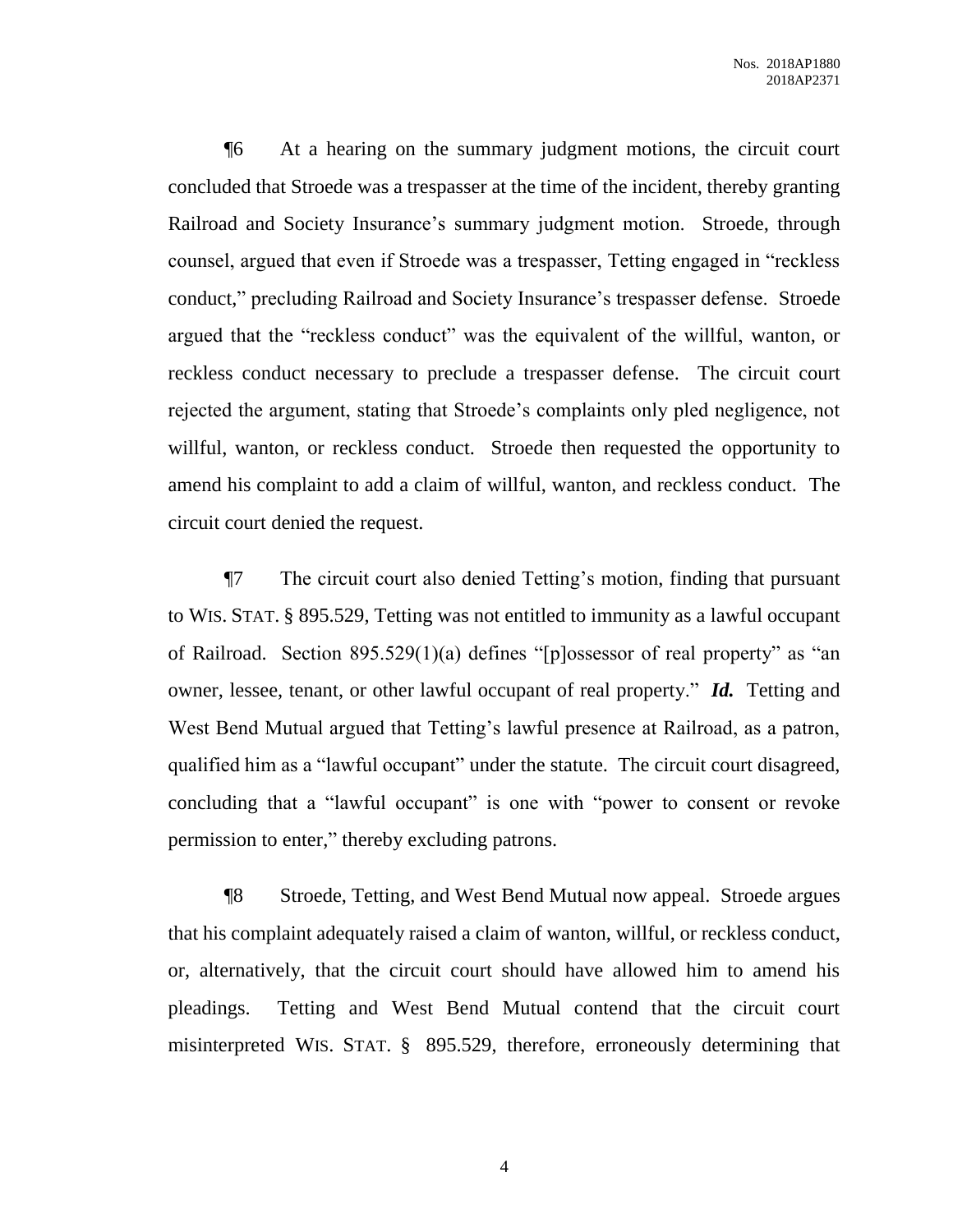Tetting was not entitled to statutory immunity for his role in the incident. We address each appeal separately.

## **DISCUSSION**

¶9 We note at the outset that Stroede does not challenge the circuit court's conclusion that he was a trespasser at the time of the incident. We address two limited questions on appeal: (1) whether Stroede's complaint raised a claim of wanton, willful, or reckless conduct, and if not, whether the circuit court erroneously exercised its discretion in not allowing him to amend his complaint; and (2) whether WIS. STAT. § 895.529 grants Tetting immunity as an "other lawful occupant" of real property.

### **Summary Judgment Standard**

¶10 We review a grant of summary judgment *de novo*, using the same methodology as the circuit court. *See Water Well Sols. Serv. Grp. Inc. v. Consolidated Ins. Co.*, 2016 WI 54, ¶11, 369 Wis. 2d 607, 881 N.W.2d 285. "Under that methodology, the court, trial or appellate, first examines the pleadings to determine whether claims have been stated and a material factual issue is presented." *Preloznik v. City of Madison*, 113 Wis. 2d 112, 116, 334 N.W.2d 580 (Ct. App. 1983). If so, we then examine the moving party's submissions to determine whether they sufficiently establish a prima facie case for summary judgment. *See id.* If the defendant has made such a prima facie showing, we examine the opposing party's affidavits for evidentiary facts to determine whether a genuine issue exists as to any material fact. *See id.* "Summary judgment materials, including pleadings, depositions, answers to interrogatories, and admissions on file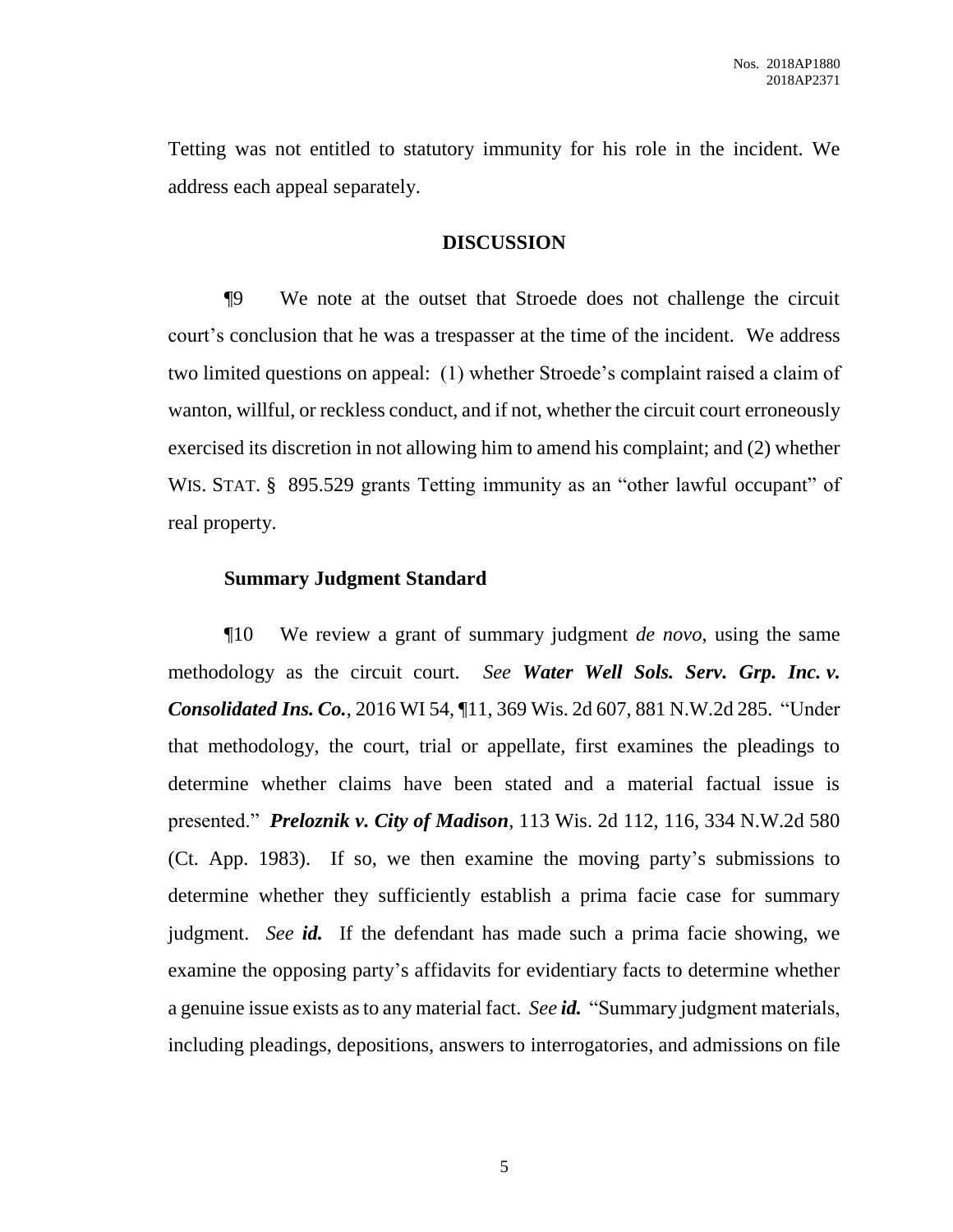are viewed in the light most favorable to the nonmoving party." *AccuWeb, Inc. v. Foley & Lardner*, 2008 WI 24, ¶16, 308 Wis. 2d 258, 746 N.W.2d 447.

## **Stroede's Appeal**

¶11 On appeal Stroede contends that his complaint alleged "conduct beyond mere negligence by alleging that Tetting engaged in excessive force in removing Stroede from [the] bar," thus putting the defendants on notice of a claim for wanton, willful, or reckless conduct. Stroede alternatively contends that the circuit court should have allowed him to amend his complaint at the summary judgment hearing. We disagree on both points.

¶12 To establish a negligence claim, a plaintiff must prove: "(1) the existence of a duty of care on the part of the defendant, (2) a breach of that duty of care, (3) a causal connection between the defendant's breach of the duty of care and the plaintiff's injury, and (4) actual loss or damage resulting from the injury." *Smaxwell v. Bayard*, 2004 WI 101, ¶32, 274 Wis. 2d 278, 682 N.W.2d 923 (citation omitted). Injuries resulting from wanton, willful, or reckless conduct, on the other hand, either require a plaintiff to prove an element of intent (willful conduct) or that the conduct was "so unreasonable and dangerous that the actor knows or should know that it is highly probable harm to another will result" (wanton or reckless conduct). *See* WIS JI—CIVIL 8025. In short, negligence and wanton, willful, or reckless conduct constitute different claims.

¶13 Stroede's complaint does not allege a claim of wanton, willful, or reckless conduct. The complaint alleged:

> [t]hat defendant, Jacob Tetting, was *negligent* in the manner in which he prevented the plaintiff from reentering the tavern, using excessive force to do so; as a result of his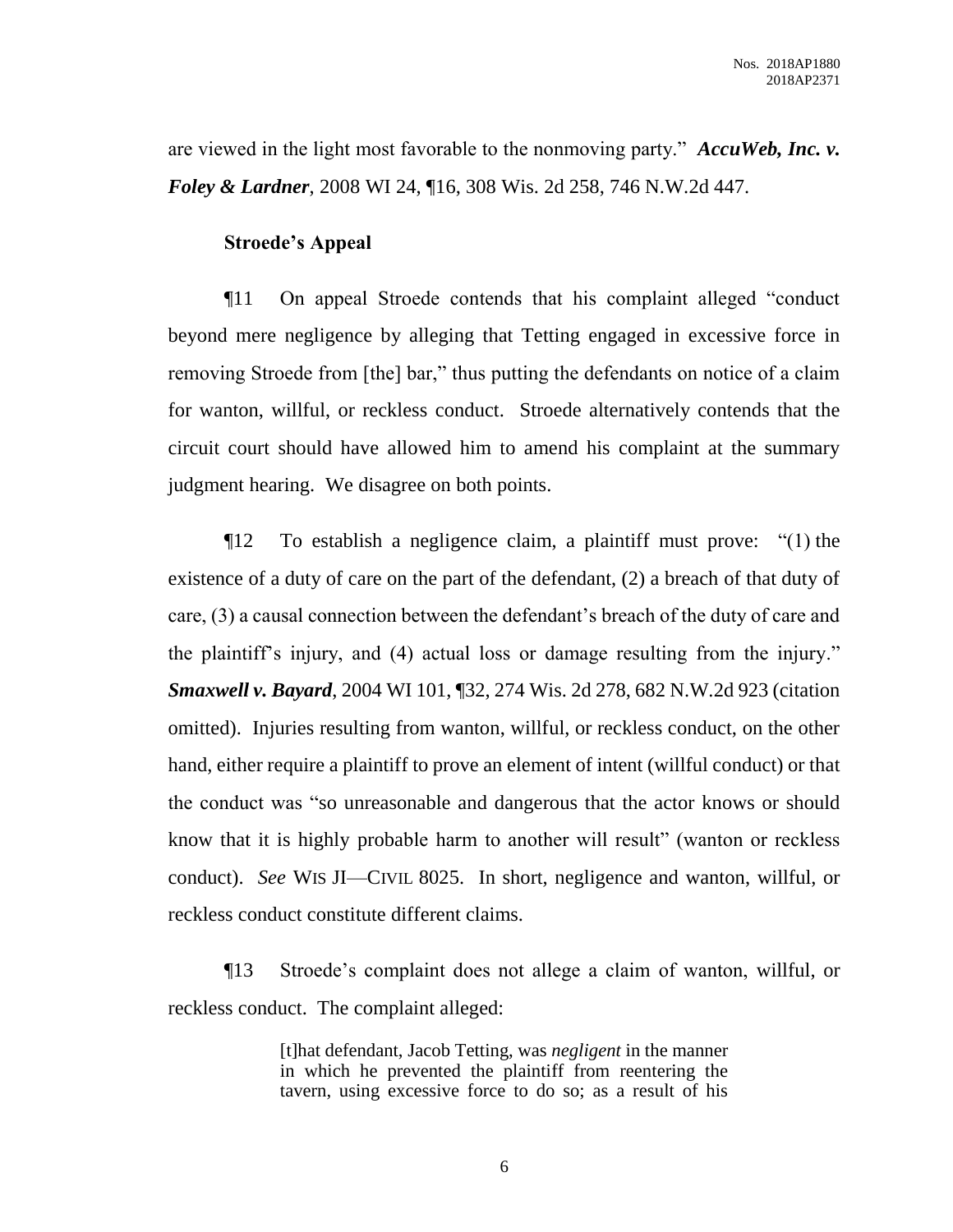*negligence*, plaintiff sustained very severe injuries; that Railroad Station LLC was the employer of Jacob Tetting and was additionally *negligent* in allowing patrons to be excluded from the tavern by use of excessive force.

(Emphasis added.) Although Stroede contends that he was not required to use "magic words" to raise a claim of wanton, willful, or reckless conduct, and that he put the defendants on notice of such a claim by alleging "excessive force," the complaint does not state two causes of action—one of negligence and one of wanton, willful, or reckless conduct. Whereas negligence claims address a broad duty of care, a lesser duty of care exists for trespassers.

¶14 Property owners are merely required to "refrain from willful, wanton, or reckless conduct directed towards the trespasser." *Hofflander v. St. Catherine's Hosp., Inc.*, 2003 WI 77, ¶103, 262 Wis. 2d 539, 664 N.W.2d 545. Although specific definitions of the terms "willful," "wanton," and "reckless" vary among case law, the overarching principle is that "willful, wanton, or reckless" conduct requires a plaintiff to allege facts establishing that the wrongdoer "acted maliciously toward the plaintiff or in an intentional disregard of the rights of the plaintiff." *See Wosinski v. Advance Cast Stone Co.*, 2017 WI App 51, ¶75, 377 Wis. 2d 596, 901 N.W.2d 797 (explaining that, in the context of punitive damages, the terms "willful, wanton or reckless" require a plaintiff to show the wrongdoer's "heightened state of mind" in intentionally disregarding the plaintiff's rights) (citations omitted). Stroede's complaint alleges excessive force only in the context of negligent conduct.

¶15 The facts alleged do not support a claim that Tetting exhibited the state of mind necessary to intentionally disregard Stroede's limited rights as a trespasser by engaging in conduct Tetting knew, or should have known, would cause harm to Stroede. We, therefore, conclude that Stroede's complaint does not

7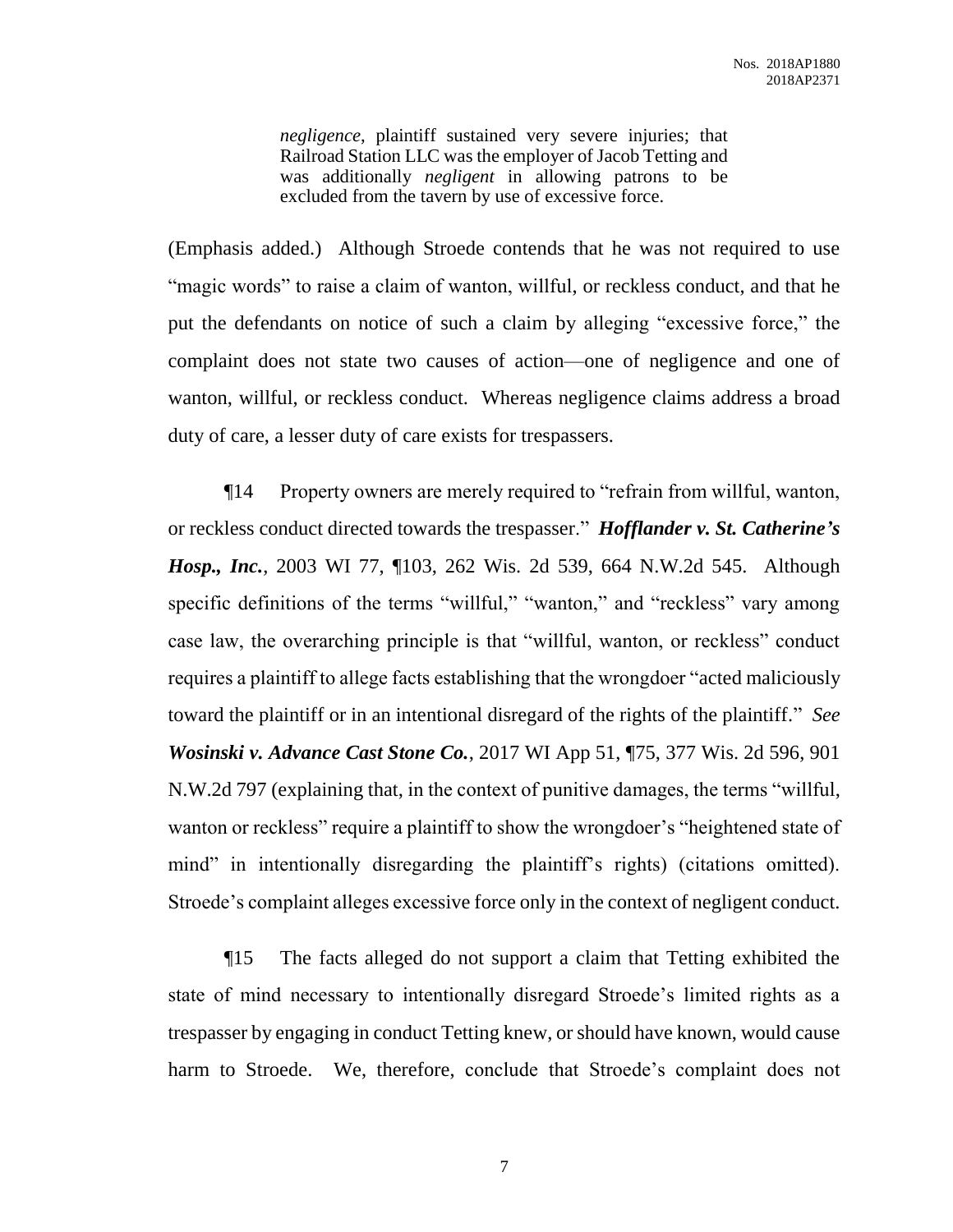sufficiently raise a claim for wanton, willful, or reckless conduct. Accordingly, Stroede fails the first step in summary judgment methodology, and we affirm the circuit court's grant of summary judgment to Railroad and Society Insurance.

¶16 We also conclude that the circuit court did not erroneously exercise its discretion in refusing to allow Stroede to amend his complaint at the close of the summary judgment hearing. After the circuit court found that Stroede only alleged a claim of negligence and granted summary judgment in favor of Railroad and Society Insurance, Stroede requested an opportunity to amend his complaint to add a claim for wanton, willful, or reckless conduct. The circuit court denied the request.

¶17 Whether to allow an amendment to a complaint when the party does not have a right to amend under WIS. STAT.  $\S$  802.09(1)<sup>4</sup> is a matter within the discretion of the circuit court. *Mach v. Allison*, 2003 WI App 11, ¶20, 259 Wis. 2d 686, 656 N.W.2d 766. We affirm a circuit court's discretionary decision, if it applies the correct legal standard to the facts of record in a reasonable manner. *See id.*

¶18 "[W]hen a motion to amend a complaint is filed after a motion for summary judgment has been granted, there is no presumption in favor of allowing the amendment." *Id.*, ¶27. "Rather, the party seeking leave to amend must present a reason for granting the motion that is sufficient, when considered by the [circuit]

 $\overline{a}$ 

<sup>4</sup> WISCONSIN STAT. § 802.09(1) provides in part:

<sup>(1)</sup> **Amendments**. A party may amend the party's pleading once as a matter of course at any time within 6 months after the summons and complaint are filed or within the time set in a scheduling order under s. 802.10. Otherwise a party may amend the pleading only by leave of court or by written consent of the adverse party; and leave shall be freely given at any stage of the action when justice so requires.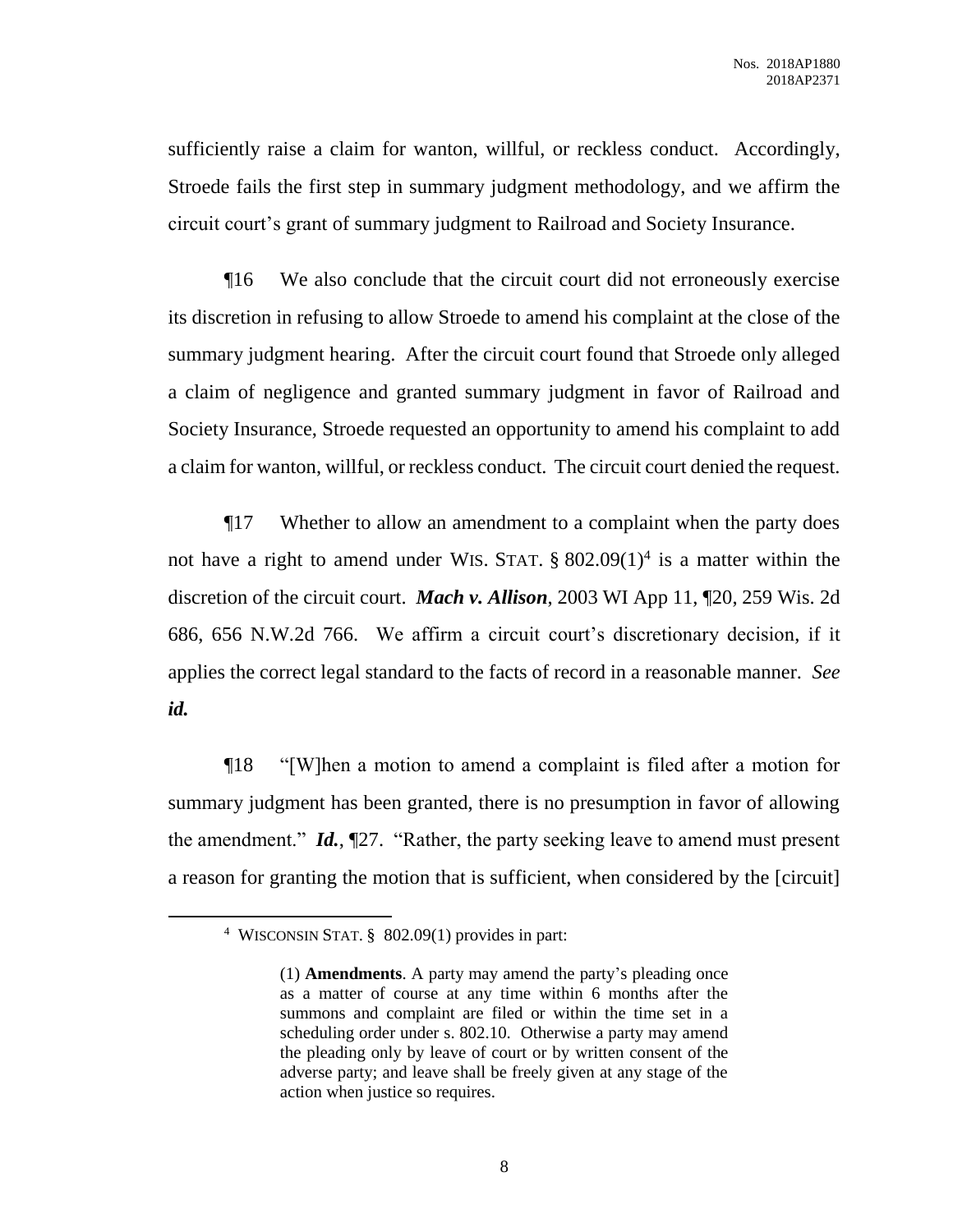court in the sound exercise of its discretion, to overcome the value of the finality of judgment." *Id.* Stroede did not present a reason for seeking an amendment—rather, he sought an amendment after the circuit court made a finding that Stroede was a trespasser and after finding that Stroede did not adequately plead wanton, willful, or reckless conduct. Indeed Stroede had already amended his complaint once during the course of litigation and failed to add the language necessary for a claim of wanton, willful, or reckless conduct. Stroede's request for a second amendment came more than one year after the commencement of litigation and at the summary judgment hearing that was based on his specific pleadings. The circuit court properly exercised its discretion.

## **Tetting and West Bend's Appeal**

¶19 The next question we address is whether WIS. STAT. § 895.529 grants Tetting immunity as a "lawful occupant" of Railroad at the time of the incident. The statute, titled "Civil liability limitation; duty of care owed to trespassers," provides:

(1) In this section:

(a) "Possessor of real property" means an owner, lessee, tenant, or other lawful occupant of real property.

(b) "Trespasser" means a natural person who enters or remains upon property in possession of another without express or implied consent.

(2) Except as provided in sub. (3), a possessor of real property owes no duty of care to a trespasser.

¶20 The circuit court concluded that Tetting did not qualify for immunity under the statute because as a customer of Railroad, he was not an "other lawful occupant" of the bar. The circuit court determined that lawful occupants must exert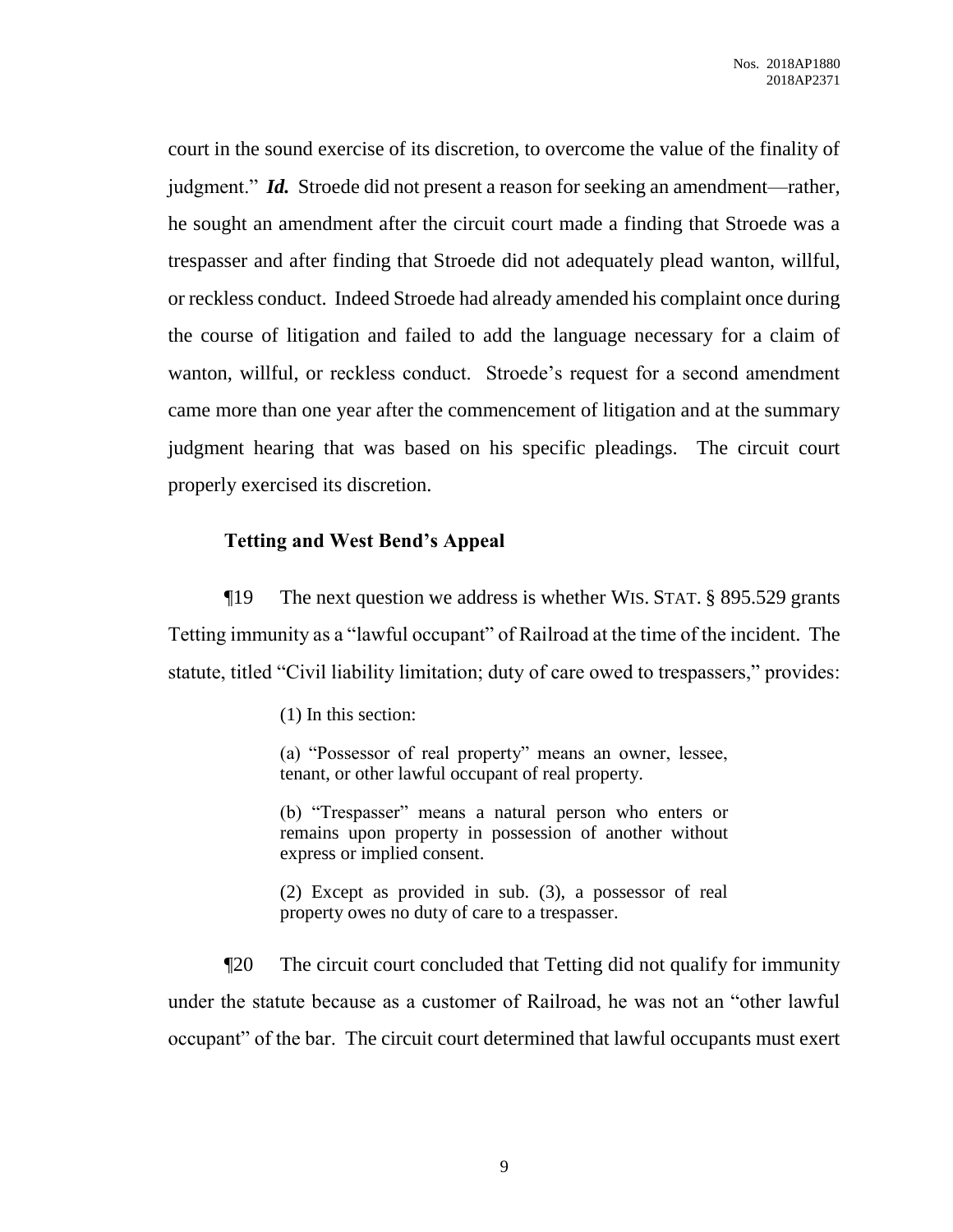some level of permanency over the property and must possess a right to exclude. We disagree.

¶21 "When we interpret a statute, we begin with the statute's plain language, as we assume the legislature's intent is expressed in the words it used." *See Mayo v. Boyd*, 2014 WI App 37, ¶8, 353 Wis. 2d 162, 844 N.W.2d 652 (citation omitted). "'[W]e interpret statutory language in the context in which it is used, [and] in relation to the language of surrounding or closely-related statutes.' If this process of interpretation yields a plain meaning, the statute is unambiguous, and we apply its plain meaning." *See id.* (citations omitted).

¶22 Tetting and West Bend contend that the circuit court added requirements to the plain language of the statute, which simply states that those lawfully occupying a property do not owe a duty of care to a trespasser. They contend that, because Tetting was lawfully present as a patron or as an employee of the bar, he was, therefore, a lawful occupant at the time of the incident, thus owing a lesser duty of care to Stroede as a trespasser. We agree.

¶23 There is no dispute that Stroede was a trespasser at the time of the incident, therefore, the only issue is whether Tetting is entitled to immunity as a lawful occupant of Railroad. Using the plain, ordinary meaning of the term "occupant," we conclude that occupancy, in this context, is the equivalent of lawful presence. Dictionary definitions of the term "occupant" center on the occupant's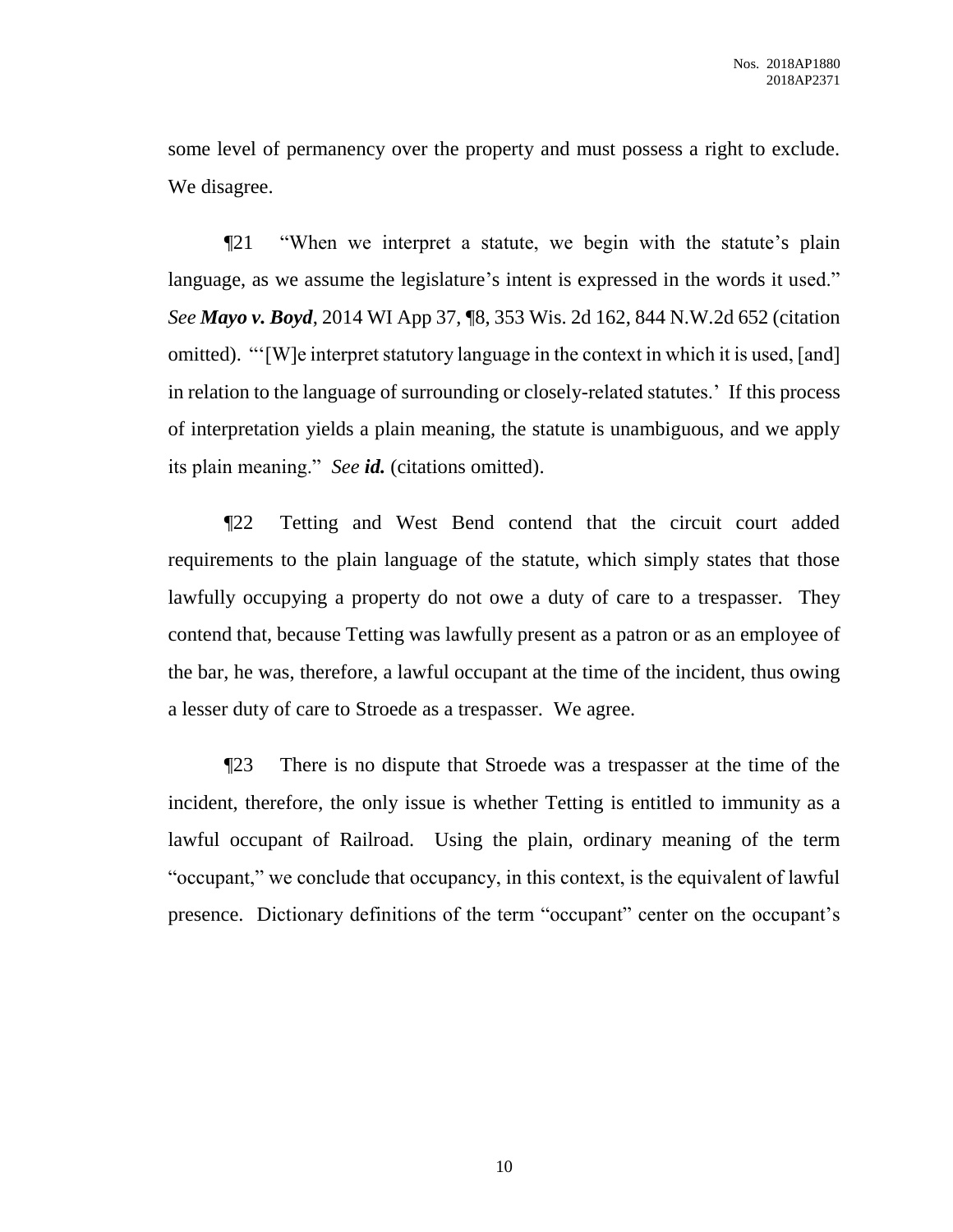use of, or presence in, a particular place.<sup>5</sup> Neither the dictionary definitions, nor the statute, define an occupant in terms of his or her ownership, control, or exclusion rights over a property. The legislature is presumed to have chosen its words carefully. *See Mallo v. Wisconsin DOR*, 2002 WI 70, ¶26, 253 Wis. 2d 391, 645 N.W.2d 853. The legislature chose a broad term—"other lawful occupant"—to signify that those who are lawfully present on real property cannot be held liable for violations of ordinary care to a trespasser. Indeed, by separating the term "other lawful occupant" from the terms owner, lessee, and tenant, the legislature clearly created a category of "possessors of real property" who do not possess the type of control exerted by owners, lessees, and tenants. We conclude that WIS. STAT. § 895.529 is unambiguous and that anyone who is lawfully present on the premises at the time of the incident was an "other lawful occupant." Therefore, Tetting was entitled to the benefit of the trespasser defense whether he was a patron of the bar or an employee at the time of the incident. Based upon our conclusion, the trial court need not address the issue of whether Tetting was a patron or an employee at the time of the incident—under either status Tetting is entitled to immunity pursuant to the statute.

 $\overline{a}$ 5 *See Occupant*, DICTIONARY.COM, https://www.dictionary.com/browse/occupant (last visited Jan. 6, 2020) (defining "occupant" as a "person … that lives in, occupies, or has quarters or space in or on something); *Occupant*, THE FREE DICTIONARY, https://www.thefreedictionary.com/occupant (last visited Jan. 6, 2020) (defining "occupant" as "[o]ne that resides in or uses a physical space); *Occupant*, MACMILLAN DICTIONARY, https://www.macmillandictionary.com/us/dictionary/american/occupant (last visited Jan. 6, 2020) (defining "occupant" as "someone who uses a room, building, area of land, seat, bed, or other place during a period of time); *Occupant*, CAMBRIDGE DICTIONARY, https://dictionary.cambridge.org/us/dictionary/english/occupant (last visited Jan. 6, 2020) (defining "occupant" as "[a]n occupant of a car, room, seat, or other space is a person who is in it); and *Occupant*, LEXICO, https://www.lexico.com/en/definition/occupant (last visited Jan. 6, 2020) (defining "occupant" as [a] person who resides or is present in a house, vehicle, seat, place, etc., at a given time).